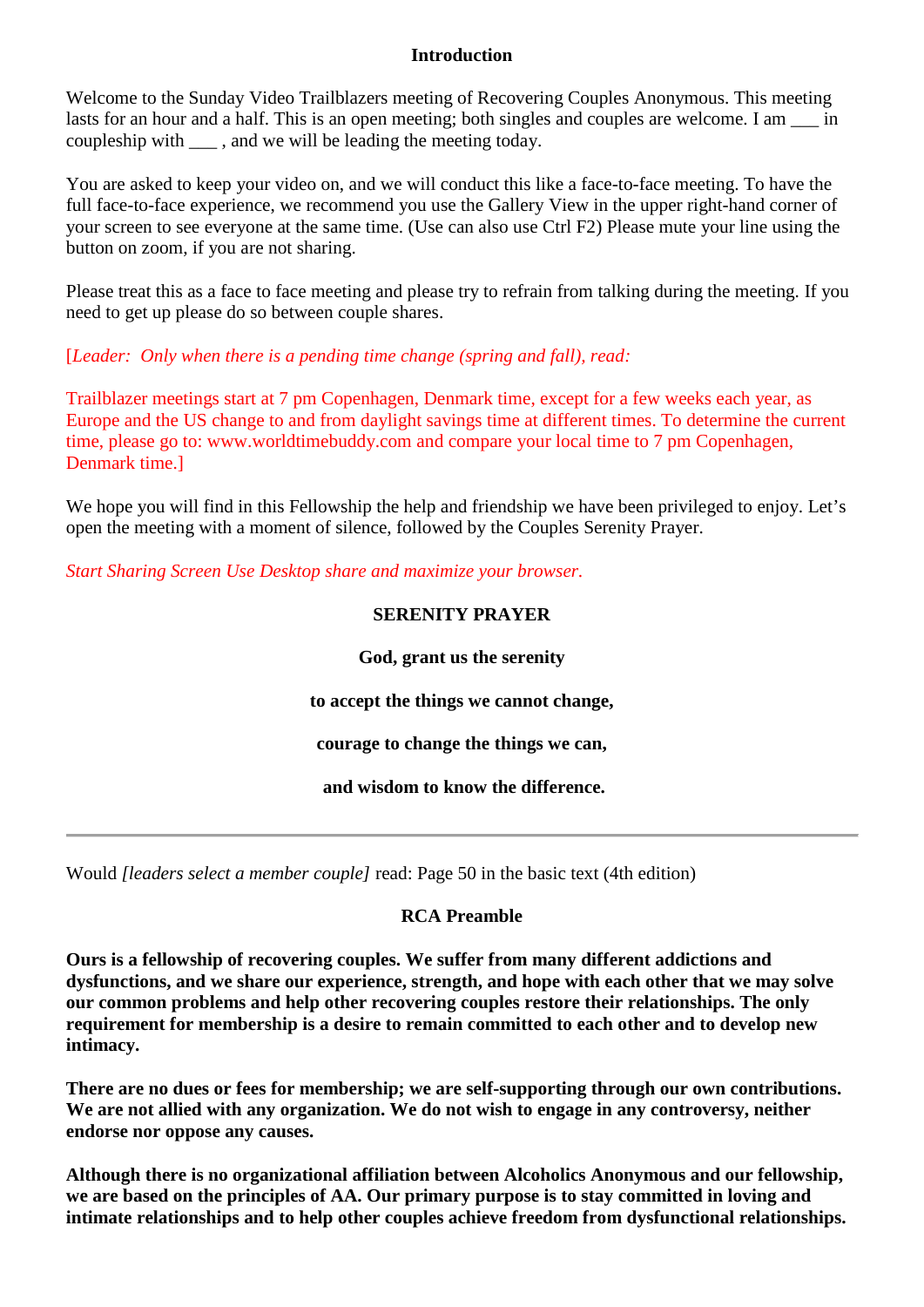Would *[leaders select a member couple]* read: Page 51 in the basic text (4th edition)

# **How It Works Part One**

 **Rarely have we seen a couple fail who have thoroughly followed our path. Those who do not recover are people who cannot or will not completely give themselves to this simple program. They are naturally incapable of grasping and developing a manner of living which demands mutual and rigorous honesty.** 

**There are those, too, who cannot or will not make a commitment to their partner. There are those who suffer from grave emotional and mental disorders, but many of them do recover if they have the capacity to be honest. Our stories disclose in a general way what we used to be like, what happened, and what we are like now. If you have decided you want what we have and are willing to go to any length to get it, then you are ready to take certain steps.**

**At some of these we balked. We thought we could find an easier, softer way. But we could not. With all the earnestness at our command, we beg of you to be fearless and thorough from the start. Some of us have tried to hold on to our old ideas, and the result was nil until we let go absolutely.**

**Remember that we deal with addictions – cunning, baffling, powerful. We also deal with all those memories of past hurts, misbehavior, and vows violated. Without help our anger, hurt, and mistrust are too great for us. But there is one who has all power; that one is God. May you find God now.**

**Half measures availed us nothing. We stood at the turning point. We asked God's protection and care with complete abandon. Here are the steps we took, which are suggested as a program of recovery.**

Would *[leaders select a member couple]* read: Page 52 in the basic text (4th edition)

# **The Twelve Steps of RCA**

- 1. **We admitted we were powerless over our relationship – that our lives together had become unmanageable.**
- 2. **We came to believe that a power greater than ourselves could restore us to commitment and intimacy.**
- 3. **We made a decision to turn our wills and our life together over to the care of God as we understood God.**
- 4. **We made a searching and fearless moral inventory of our relationship together as a couple.**
- 5. **We admitted to God, to each other, and to another couple the exact nature of our wrongs.**
- 6. **We were entirely ready to have God remove all these defects of character, communication, and caring.**
- 7. **We humbly asked God to remove our shortcomings.**
- 8. **We made a list of all persons we had harmed and became willing to make amends to them all.**
- 9. **We made direct amends to such people wherever possible, except when to do so would injure them or others.**
- 10. **We continued to take personal inventory and when we were wrong promptly admitted it to our partner and to others we had harmed.**
- 11. **We sought through our common prayer and meditation to improve our conscious contact with God as we understood God, praying only for knowledge of God's will for us and the power to carry that out.**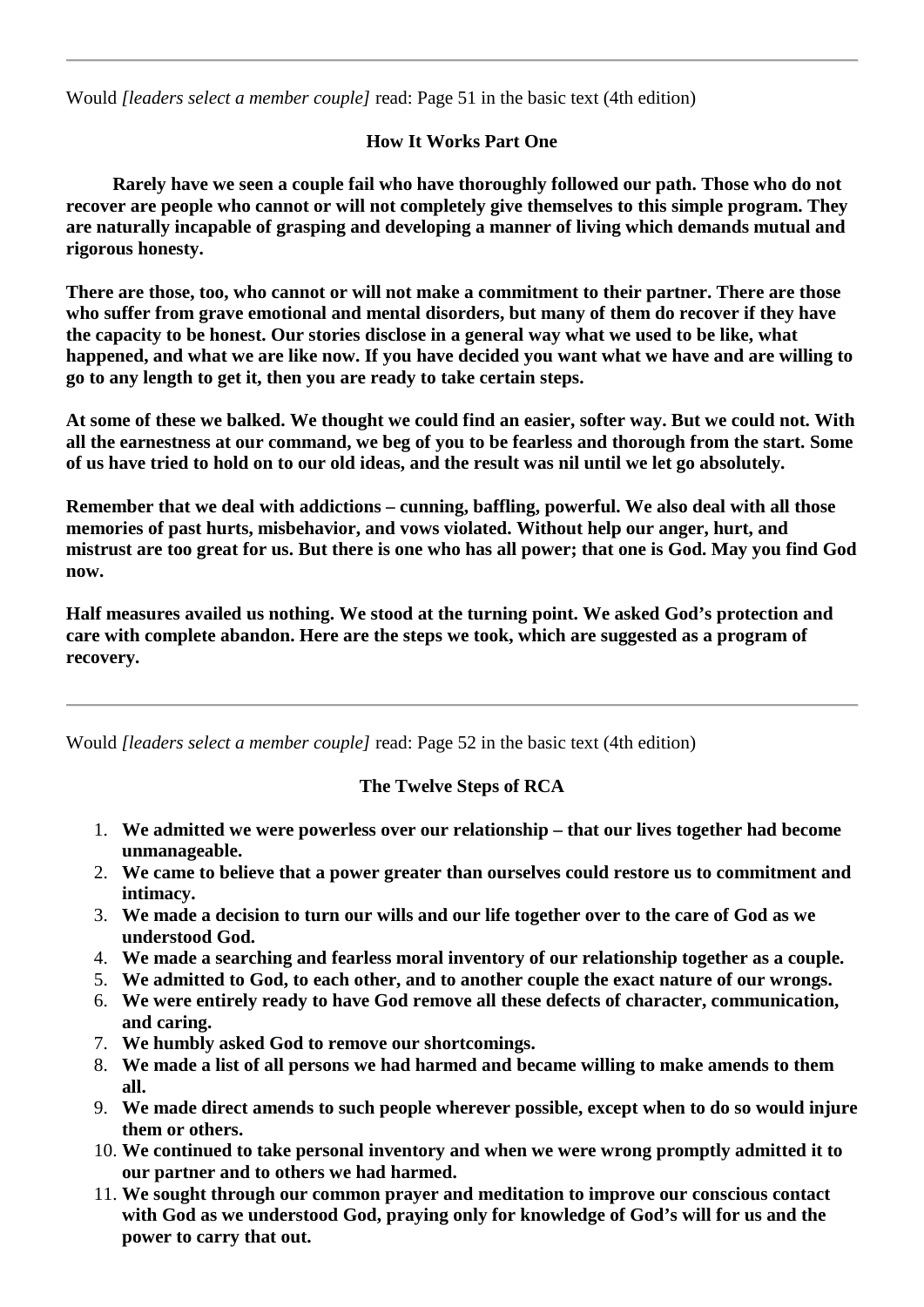12. **Having had a spiritual awakening as the result of these Steps, we tried to carry this message to other couples, and to practice these principles in all aspects of our lives, our relationship, and our families.**

*Leaders read the tradition of the month:* Page 56 in the basic text (4th edition)

#### **The Tradition of the Month**

- 1. **Our common welfare should come first; couple recovery depends upon RCA unity.**
- 2. **For our group purpose there is but one ultimate authority, a loving God as known in our group conscience. Our leaders are but trusted servants; they do not govern.**
- 3. **The only requirement for RCA membership is a desire to remain in a committed relationship.**
- 4. **Each group should be autonomous except in matters affecting other groups or RCA as a whole.**
- 5. **Each group has but one primary purpose, to carry its message to recovering couples who still suffer.**
- 6. **RCA ought never endorse, finance, or lend the RCA name to any related facility or outside enterprise, lest problems of money, property, and prestige divert us from our primary purpose.**
- 7. **Every RCA group should be fully self-supporting, declining outside contributions.**
- 8. **Recovering Couples Anonymous should remain forever nonprofessional, but our service centers may employ special workers.**
- 9. **RCA, as such, ought never be organized; but we may create service boards or committees directly responsible to those they serve.**
- 10. **Recovering Couples Anonymous has no opinion on outside issues; hence the RCA name ought never be drawn into public controversy.**
- 11. **Our public relations policy is based on attraction rather than promotion; we need always maintain personal anonymity at the level of press, radio, TV, and films and other media.**
- 12. **Anonymity is the spiritual foundation of all our traditions, ever reminding us to place principles before personalities.**

Would *[leaders select a member couple]* read: Page 54 in the basic text (4th edition)

#### **How It Works Part Two**

 **Many of us exclaimed, "What an order! We can't go through with it. Our love is lost, our vows forever violated, our communication destroyed, our families broken beyond repair."** 

**Do not be discouraged. No couple among us has been able to maintain anything like perfect adherence to these principles.**

**We are not saints, our love is not perfect, our energy not unbounded, nor our relationships ideal. There is no such thing as the ultimately caring and nurturing partner or perfect intimacy. The point is that we are willing to grow together along spiritual lines.** 

**The principles we have set down are guides to progress. We claim spiritual progress rather than spiritual perfection. In our spirituality we claim the goal of greater caring, communication, and intimacy.**

**Our understanding of our addictions, dysfunctions, and our personal histories before and after recovery make clear three pertinent ideas:**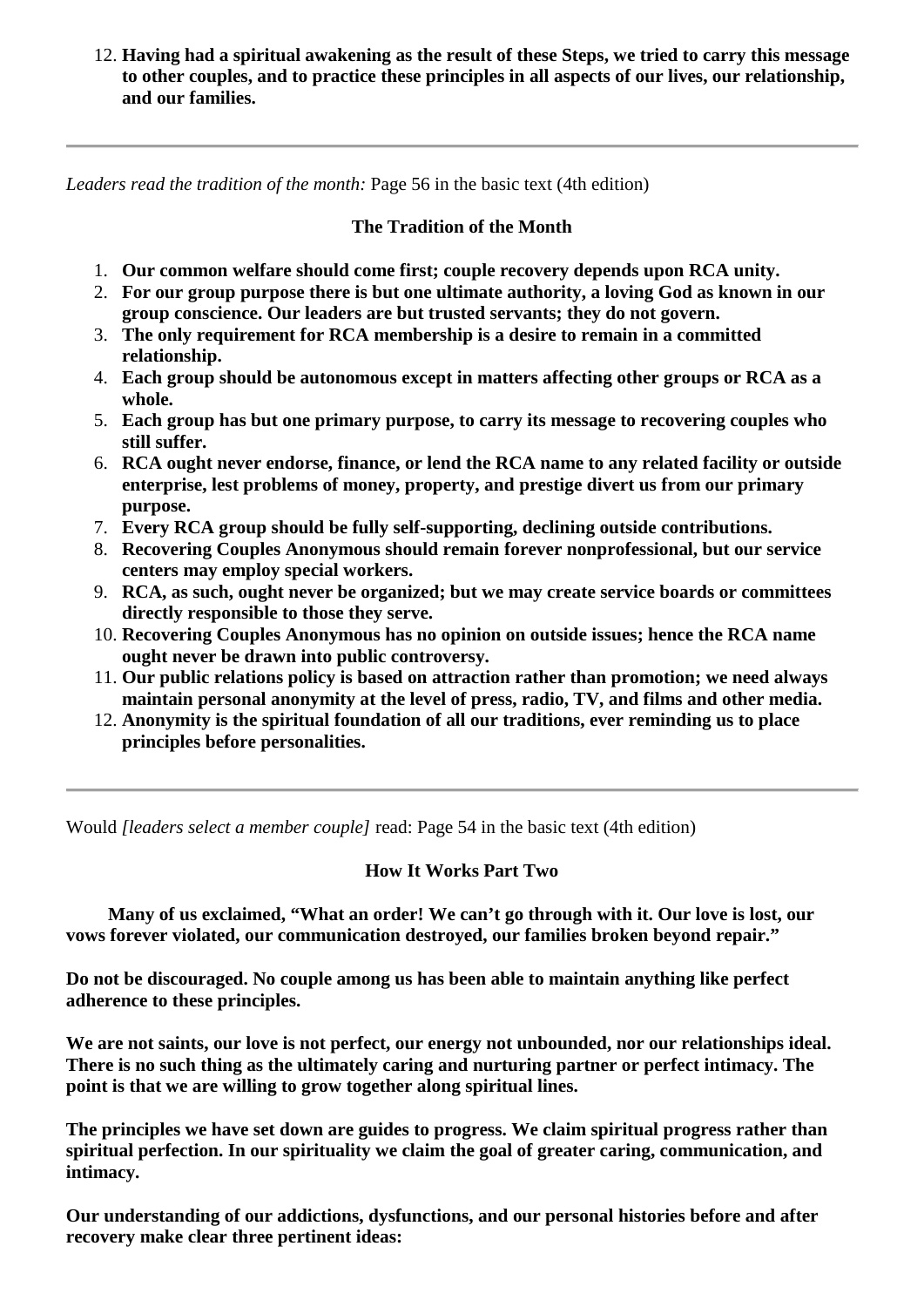- 1. **That our relationship had become unmanageable. That despite our best efforts we were headed for separation and/or divorce.**
- 2. **That probably no human power could have restored us to commitment and intimacy.**
- 3. **That God could and would if God were sought.**

## **Introductions**

Now is the time we introduce ourselves by our first names. Please let us know where you are joining us from. If there are any newcomers to our meeting or RCA, please let us know, so that we can welcome you.

### **NEWCOMERS**

Leaders: Please ask if there are any newcomers. If so, read the following text and send to NEWCOMERS ONLY in chat window.

The love and respect we offer to newcomers is a reflection of the love and respect we are learning to offer ourselves. If your coupleship is new to RCA, we encourage you to contact the Welcome Couple via email at welcomecouple@RCATrailblazers.org to request a welcome letter that will give you information for requesting a newcomer packet, which will be mailed to your home directly. Also, for additional support to your coupleship, instructions are posted in the welcome letter for adding your contact information to the Trailblazers Contact List.

Please feel free to stay after the meeting to have any questions addressed by the Welcome or Greeter Couple.

#### *Please copy this information as it will disappear when you close zoom*

Leaders, if the Welcome Couple is not present at the meeting, ask for stand-in Greeter Couple.

Would a couple be willing to stay after the meeting to serve as the Greeter Couple for our newcomers today? Thank-you \_\_\_\_\_\_.

Business meetings are held on the last Sunday of the month, immediately following the recovery meeting. Please email the Secretary Couple at [Secretary@rcatrailblazers.org](mailto:Secretary@rcatrailblazers.org) to have an item added to the agenda, and then attend the business meeting as a couple. We encourage everyone to stay for the business meetings and help to keep our group working well! You are welcome to stay on the video channel for fellowship after the meeting.

Here are the Trailblazers [announcements. \(click here\)](http://rcatrailblazers.org/blog/announcements/) [The Secretary Couple will read the announcements.]

To request or be added to the contact list, please email the Contact List Couple at [ContactListCouple@RCATrailblazers.org](mailto:ContactListCouple@RCATrailblazers.org)

Is there a couple who will volunteer to be our spiritual time keepers for the meeting today? The group has decided to allow each individual 2 minutes to share, so please set your timer for 2 minutes. Please use the audio as well as visual cues to let people know their time is up.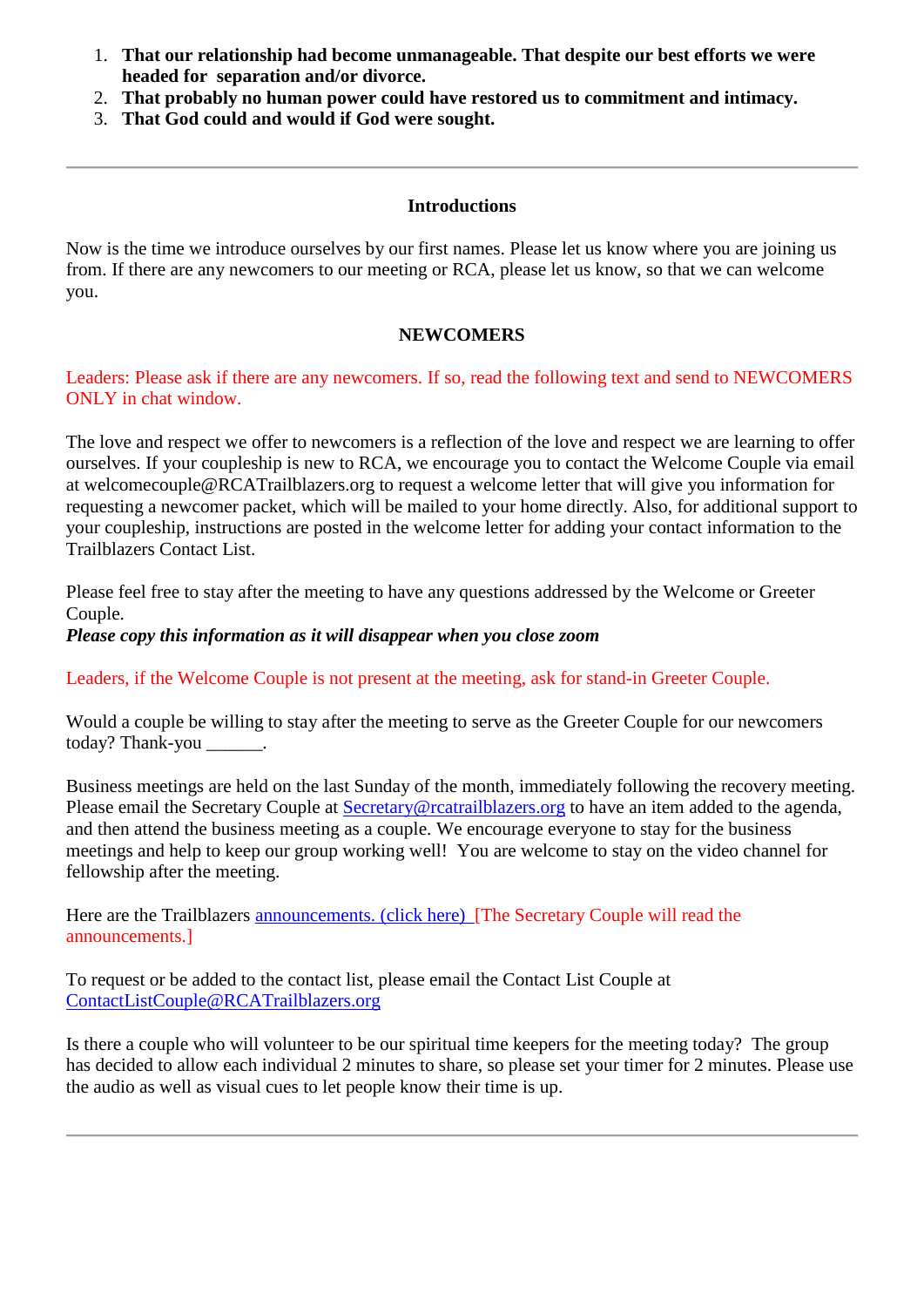### **The format for today's meeting is:**

## **1st Sunday – Step Meeting**

### <http://rcatrailblazers.org/our-services/>

Ask a couple to read the entire step for the month (e.g.  $Jan = Step 1$ ) from the RCA basic text.

### **2nd Sunday – Speaker or Topic Meeting**

Ask if any couple is willing to share their experience strength and hope. (10 min. per couple)

Otherwise: Topic meeting – please choose and read a daily reflection from chapter VI (pgs 233-296) in the basic text followed by general sharing.

## **3rd Sunday – Traditions Meeting**

### <http://rcatrailblazers.org/our-services/>

Ask a couple to read the entire tradition for the month (e.g. Jan = Tradition 1) from the RCA basic text – open meeting for sharing on either the tradition or anything from your coupleship.

### **4th Sunday – Newcomer and Anniversary Meeting**

Ask if there are any newcomers and welcome them.

Ask if there is a couple celebrating an RCA anniversary. If so they get 10 minutes each to share their experience strength and hope.

If not the chair can read, or ask another couple to read either a Reflection (pp. 233-296 of the Blue Book) or the [Characteristics of Functional/Dysfunctional Couples,](http://rcatrailblazers.org/literature/characteristics/) then open the meeting for sharing.

## **5th Sunday – Reflection or Topic**

Please choose a reading/contract from any of the RCA literature and open the meeting for sharing.

Would *[leaders select a member]* read: Page 55 in the basic text (4th edition)

#### **Safety Guidelines**

**Anonymity and mutual respect of boundaries are essential to providing a healing experience to each of us. Most of us have had great difficulty establishing our boundaries, assertiveness, and personal space. We are sensitive to cross-talk. Our purpose is not to give advice or try to fix one another, but rather to create a safe environment where we can experience and share our pain, hope and joy.**

**We have found that:**

- **1. It is OK to feel.**
- **2. It is OK to make mistakes.**
- **3. It is OK to have respectful conflict.**
- **4. It is OK to have needs and ask for them to be met.**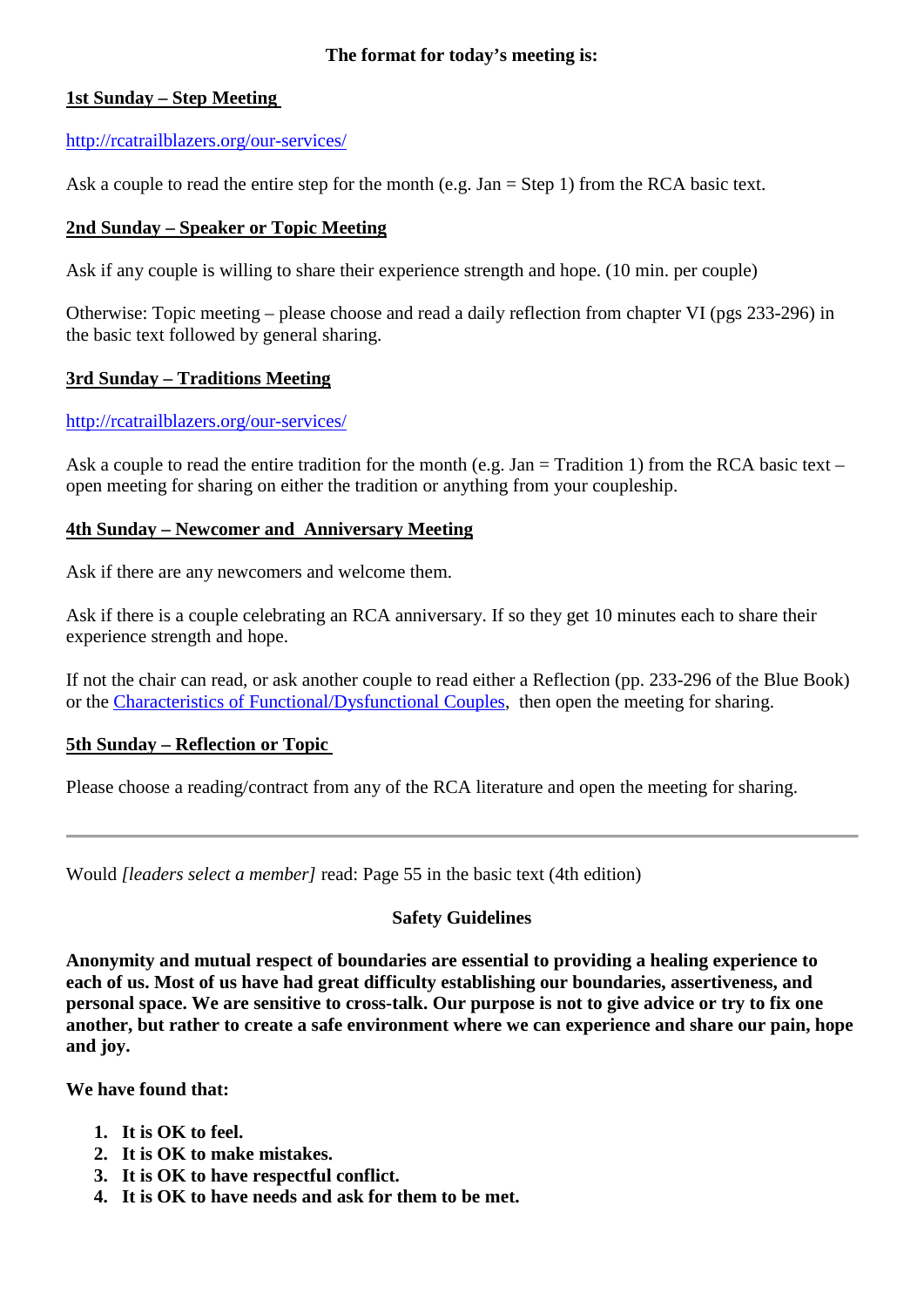- **5. It is important to respect others (partners and others in the group). It is important to avoid self-righteous statements, baiting or button-pushing statements, case-building statements, and the taking or sharing of another persons inventory.**
- **6. It is important to respect ourselves and to avoid self put-downs and self-pity. It is helpful to take ownership of our own story and to take credit for our progress and work in recovery.**
- **7. Anonymity is our spiritual foundation. Whom you see here, what you hear here, when you leave here, let it stay here.**

**We have care and concern for ourselves and our coupleships. We meet to both receive and provide the nurturing our relationships need to grow and endure. For that reason, it is important for us to act and speak respectfully to our partners and others. As we do this, we value the group and the relationships in it.**

## **Sharing Guidelines (leaders read)**

As this is an open meeting; both singles and couples are welcome. All are welcome to share whether your partner is present or not. We ask that you keep your sharing focused on your own part in the coupleship as stated in the RCA Safety Guidelines.

We ask that we avoid cross-talk. Cross-talk is giving advice to others who have already shared, speaking directly to your partner, rather than the group, and questioning or interrupting the couple sharing or leading the meeting at the time. In our meetings we make I statements, as opposed to you statements. If you would like to respond personally to what someone has shared, we suggest that you talk to that person one-to-one after the meeting. These guidelines apply to the use of the chat window.

In RCA, we suffer from many different addictions and dysfunctions. In this group, we ask that you be mindful of crosstalk, appropriate dress and who and what appears on your screen. At any time anyone can send a gentle reminder message to a couple, or message safety to ALL. The facilitators will stop the sharing and address the issue.

We have 2 minute shares. We will time each share, and you will see a signal when your time is up. The meeting is now open for sharing on the topic, the reading or your coupleship issues.

## *NOTE:*

- *15 minutes before meeting ends – Leaders ask, "Are there any newcomers who haven't shared, but would like to share?"*
- *5 minutes before meeting ends – Read next section on 7th Tradition*

## **7th Tradition**

Now is the time we practice the Seventh Tradition which states we are self-supporting through our own contributions. Your group contributions go to newcomer welcome packets, group expenses such as the Trailblazers web-site, as well as support of RCA World Services. Be mindful of your own needs first, and give only as you can. Please go to [www.rcatrailblazers.org](http://www.rcatrailblazers.org/) and push the  $7<sup>th</sup>$  Tradition button to make your contribution via PayPal.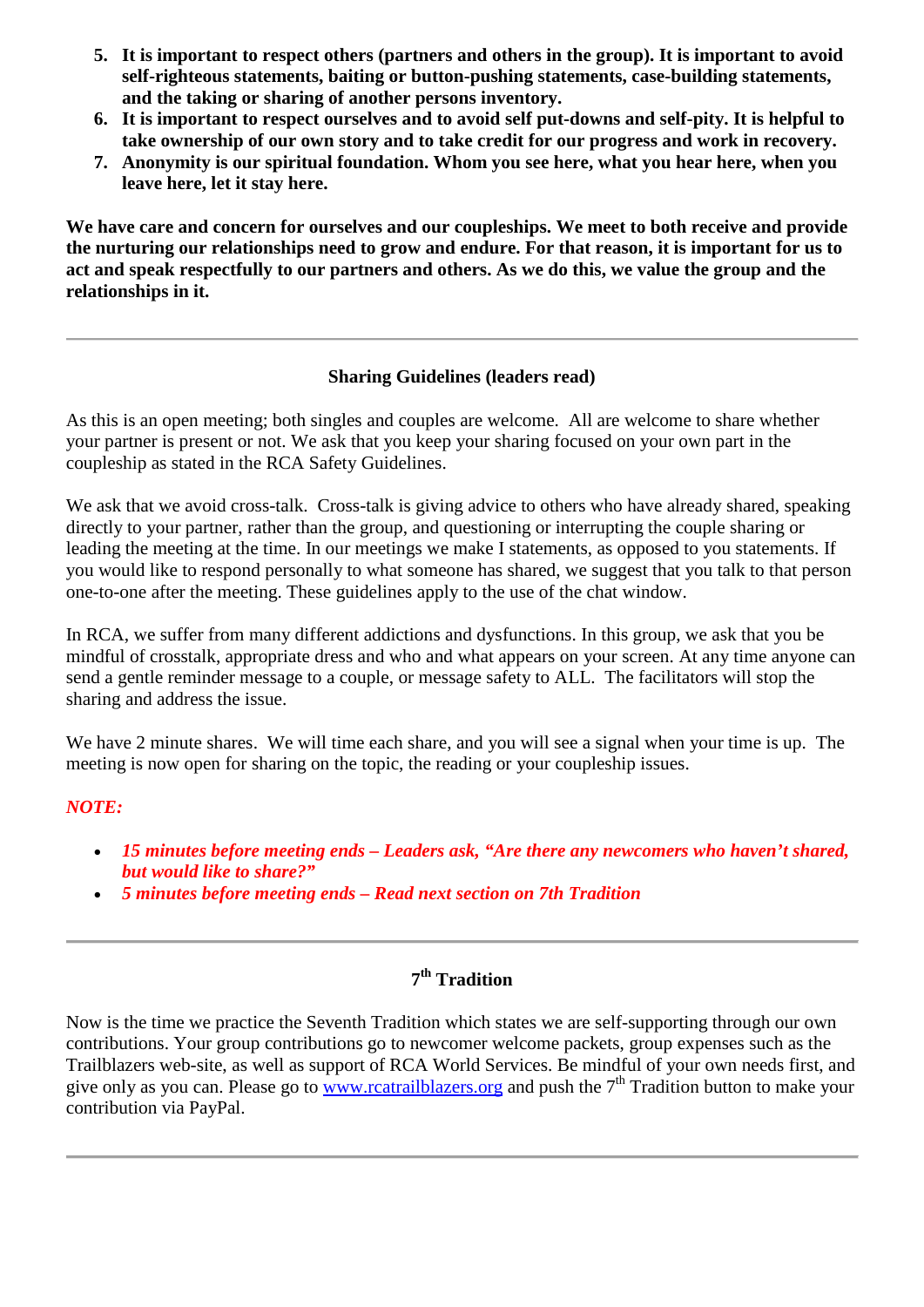## **Closing**

[if newcomers, say:] Welcome again to our newcomers. Please email: [WelcomeCouple@RCATrailblazers.org,](mailto:WelcomeCouple@RCATrailblazers.org?subject=Newcomer%20from%20Trailblazers) so we can send you a welcome letter.

[If a speaker couple meeting, say:] Let's thank our speakers!

**[**On last Sunday of the month say**:]** We encourage everyone to stay for the business meeting today. Please help us keep our group working well! The business meeting will begin at 40 past the hour to allow for newcomers to connect in fellowship.

**[**If not the last Sunday, say:] You are welcome to stay on the video channel for fellowship after the meeting.

Is there a couple who would be willing to lead next week's meeting?

In closing, we would like to say that the opinions expressed here were strictly those of the person who gave them. Take what you like and leave the rest.

Would *[secretary selects a member]* read: Page 59 in the basic text (4th edition)

## **RCA Promises**

**If we are honest about our commitment and painstaking about working the Twelve Steps together, we will quickly be amazed at how soon our love returns. We are going to know a new freedom and a new happiness. We will learn how to play and have fun together. As we experience mutual forgiveness we will not regret the past nor wish to shut the door on it. Trust in each other will return. We will comprehend the word serenity, and we will know peace.**

**No matter how close to brokenness we have come, we will see how our experiences can benefit others. That feeling of uselessness, shame, and self-pity will disappear. We will lose interest in selfish things and gain interest in our partners, families, and others. Self-seeking will slip away. Our whole attitude and outlook on life will change. Fear of people and of economic insecurity will leave us. We will intuitively know how to handle situations which used to baffle us. We will be better parents, workers, helpers, and friends. We will suddenly realize that God is doing for us what we could not do for ourselves.** 

**Are these extravagant promises? We think not. They are being fulfilled among us sometimes quickly, sometimes slowly. They will always materialize if we work for them.**

**For those of you who are new to our fellowship, there are no problems that you have experienced that are not common to many of us. Just as our love for our partners has been imperfect, we may not always be adequately able to express to you the deep love and acceptance we feel for you. Keep coming back; the process of loving and communication grows in us, and with each other, one day at a time.**